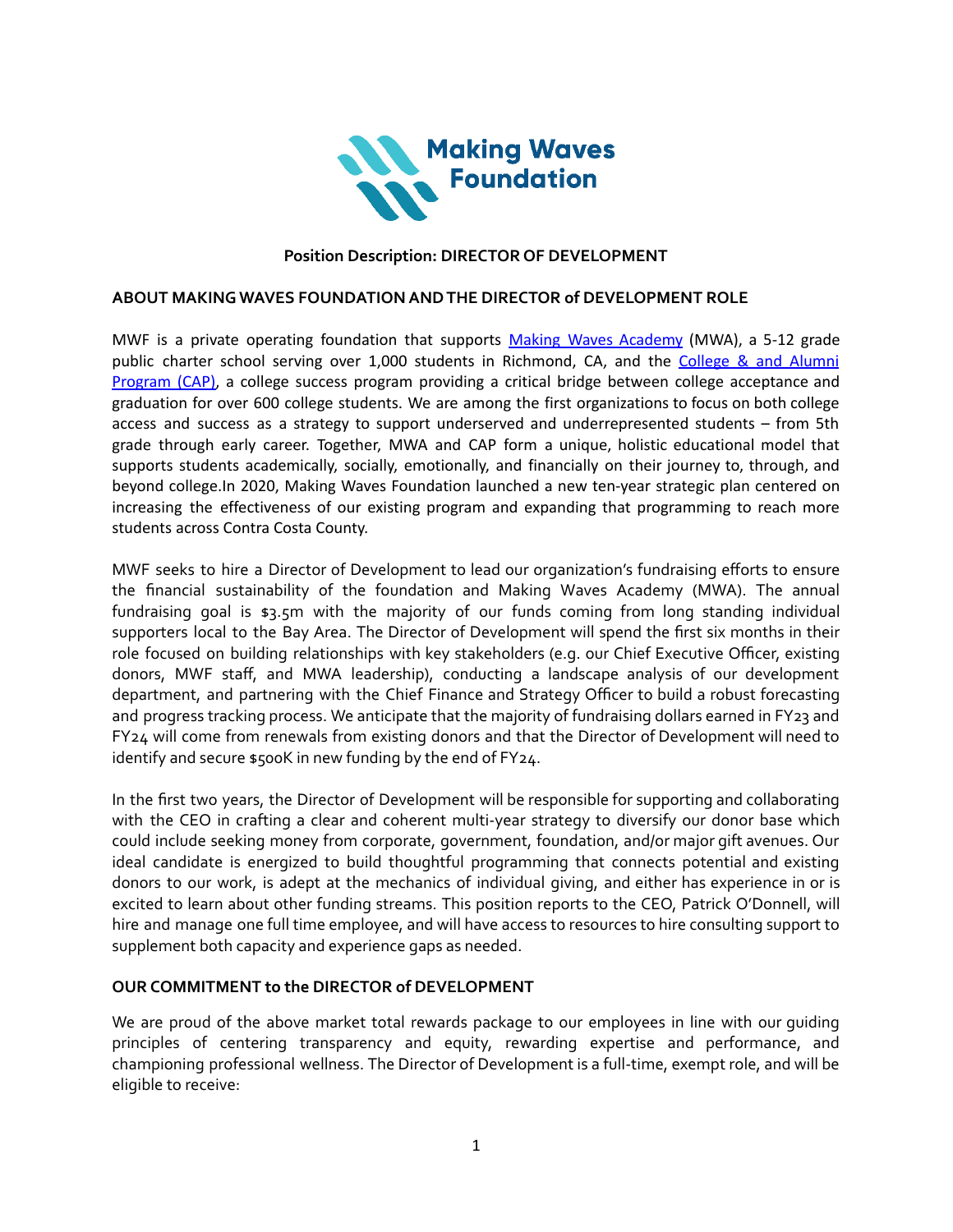- A competitive base salary range of \$99,200 148,800 based on requisite work experience and performance during the interview process. In line with our commitment to equity, fairness, and transparency, we have adopted a no salary negotiation policy. We understand the historical inequities created by salary negotiations and believe in offering a starting salary that is fair and grounded in evidence collected during a clear, competency-aligned hiring process.
- Signing bonus of 5% of base salary
- 51 total days off per fiscal year (a combination of company-paid holidays, vacation, sick, and personal time)
- 100% employer paid medical (Kaiser HMO Platinum), vision, and dental benefits for the full-time staff member and a spouse/domestic partner or dependent child(ren).
- An array of well-rounded benefits, including monthly staff lunches,retirement match, mental health benefits (HSA), FSA for medical and childcare expenses, and a professional development stipend
- A hybrid work environment where staff work from the office 1-2 days per week and have flexibility to work remotely otherwise. We provide a monthly wi-fi reimbursement and a home set-up stipend to set staff up to successfully work remotely

# **RESPONSIBILITIES**

The Director of Development's Primary Responsibilities include:

- **● Fundraising strategy, execution and tracking**
	- Ensure that the organization consistently hits fundraising targets (estimated at \$3.5mm for both FY23 and FY24)
	- Conduct an initial landscape analysis and create an annual strategy centered on assuming leadership of existing fundraising and driving towards diversified and increased fundraising in out years (corporate, government, foundation, and/or major gifts)
	- Build donor facing programming to connect existing and potential donors to our work
	- Partner with the Chief Finance and Strategy Officer to set a vision for forecasting that is grounded in a weighted pipeline and run a process to periodically review fundraising picture and strategy
	- Anticipate fundraising outcomes and create smart pivots and/or contingency plans to mitigate risk
	- Ensure that the organization is operating in Salesforce in ways that ensure strong data integrity and accurate reporting
- **● Supporting the CEOs of Making Waves Foundation and Making WavesAcademy**
	- Connect to and operationalize the MWF CEO's vision for the board experience (e.g. managing scheduling, team preparation, and meeting logistics)
	- Conduct research and create differentiated strategy for donor cultivation and stewardship for both CEOs
	- Provide coaching and support to both CEOs around storytelling and donor communication
	- Building infrastructure and systems to reduce data entry and other operational responsibilities for both CEOs
- **● Hire, train, and manage a full time staff member to job performance and satisfaction**
	- Partner withVP ofTalent to hire and onboard a development support staff member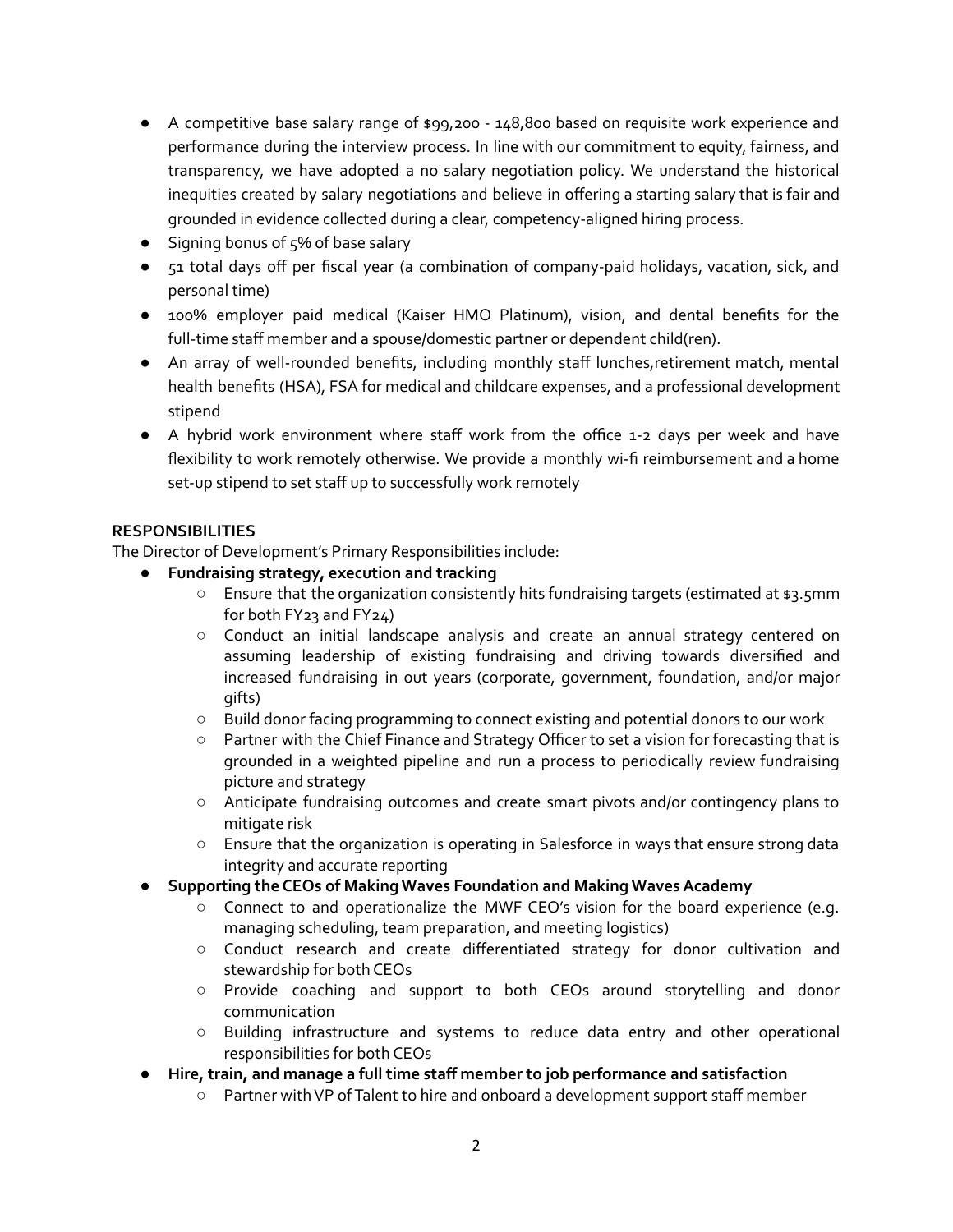- Leverage experience and resources (e.g. team management software, MWF-sponsored management training) to build a culture of continuous feedback and development
- A track record of inclusively leading a team of direct reports and cross-functional partners to ambitious outcomes
- A commitment to continuous learning and development in managing others
- **● Actively Engage in Continuous Improvement and Organization Processes**
	- Prioritize ProfessionalGrowth: Research, schedule, and participate in professional development opportunities in service of their professional growth and impact on the organization
	- **○** Participate in organization-wide systems, processes, and rituals (e.g., annual and quarterly goal setting, employee engagement surveys,All Hands); commit to providing feedback to improve our work in the futu**re**

## **KEY EXPERIENCE QUALIFICATIONSAND SKILLS**

What you've accomplished (required):

- 6+ years of relevant work experience with 3+ years of management experience
- Fundraising experience that includes leading the entire donor lifecycle with an individual (e.g identify, qualify, cultivate, ask, secure) resulting in 5-, 6- and/or 7-figure gifts
- Experience working on a development team that successfully forecasts and conducts regular progress to goal conversations
- Experience managing full time staff members to strong job performance and satisfaction

Other things you might have accomplished or would be excited to learn here:

- Fundraising experience with institutions (e.g. corporate, foundation, government, etc.)
- Experience working at a matrixed organization fundraising for multiple entities at once
- A working knowledge of education systems, including schools and college access, and an excitement to stay current on trends within education at the national level and local to the Bay Area

Skills you have developed and knowledge you have acquired:

- An adept operator who is capable of complex project management in a relationship funnel context and is highly effective at managing others to outcomes through solid and dotted lines
- A highly relational professional with the capacity to build strong, trusting relationships at both Making Waves organizations and the gravitas to compel existing and potential donors to support our work
- A strategist who approaches work through an analytical lens in service of thoughtful prioritization, disciplined and purposeful pivots, and contingency planning to ensure outcomes are met
- An experienced fundraising professional with the content knowledge necessary to find success in this role:
	- Knowledge of best practices to identify and build network maps of high wealth individuals and institutions
	- Full understanding of the major gift donor life cycle and a depth of knowledge to drive differentiated strategy and approach across donors
	- Ability to oversee team and stakeholders towards strong data integrity
	- Ability to lead effective forecasting and progress to goal conversations
	- Ability both fully own donor relationships and to support executives to efficiently and effectively fundraise